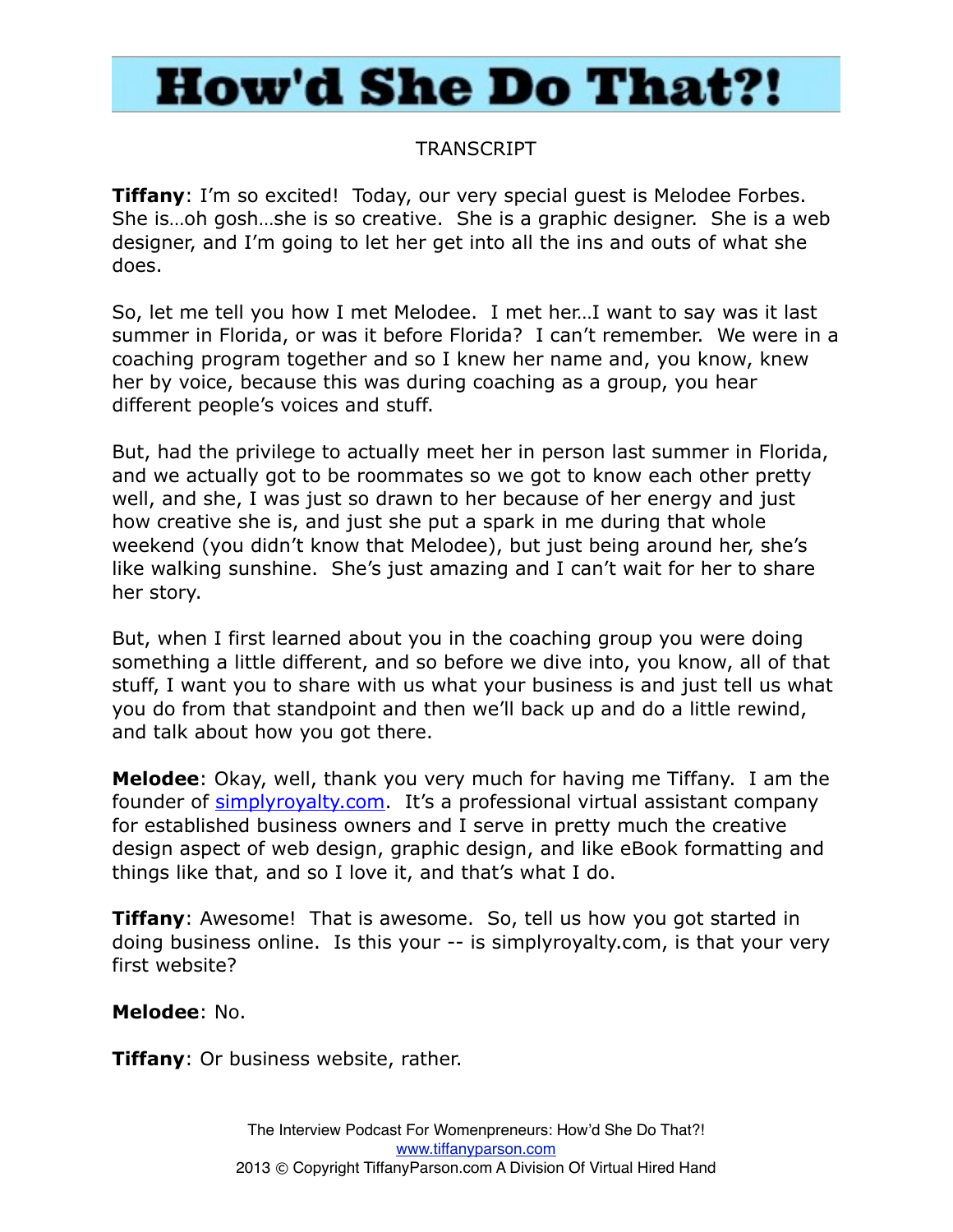**Melodee**: No, actually I was -- I had done some things prior to. I have a really great relationship with my dad and I wrote a book about that, and was really trying to figure that out, but like there's this part of me that's very administrative, very project management. Creative—that was just being, I guess, neglected or not -- it was a part of my heart that was not being alive and so I kind of switched directions from that, and that's when I came to Simply Royalty.

And the thing about Simply Royalty is that I really believe that every person, even if someone comes to my site, website and maybe they're not my ideal client or maybe they just want to be encouraged or whatever, that's fine. I really believe that every human is valuable. Every person is original and special and beautiful and I -- my goal is where every person that comes to my website, that they would know or they would leave knowing that they are valuable; they're original; that they're in some way royalty, because I learned that everybody is inherently royal. They're valuable; they're special.

**Tiffany**: Oh, that's awesome! You guys can see why I just say she is just walking sunshine, just, oh my gosh, amazing, and such energy. Now, Melodee, tell us about your background, like before you started your Simply Royalty, before you wrote your book, were you always online or how did - well, when did you even start to do the first thing online, like your book or your website?

**Melodee**: That was probably a little over a year ago, the first time.

**Tiffany**: Oh, okay.

**Melodee**: A little over a year, probably a little bit -- I'd say a year and a half or so ago, but I was just kind of dabbling. It wasn't even a full-blown website. It was just like, I know that I'm supposed to be doing something online, but I didn't know exactly what it was, and some of that stemmed from the fact of, I'm 26 now, so while I was 23 my mom died and she went to go be with the Lord, and so that was just like a big, *oh my gosh, life is short, I've got to do something with my life*. Like, not that I wasn't doing anything, but I need to like charge it up and go for something more than what I'm doing, and so I didn't know exactly what it was in the online space, but I knew it was something there because I knew I didn't want to have like some brick and mortar business. I didn't want to have, you know, a bunch of employees. I knew I wanted it to be online, so I just didn't know where. So…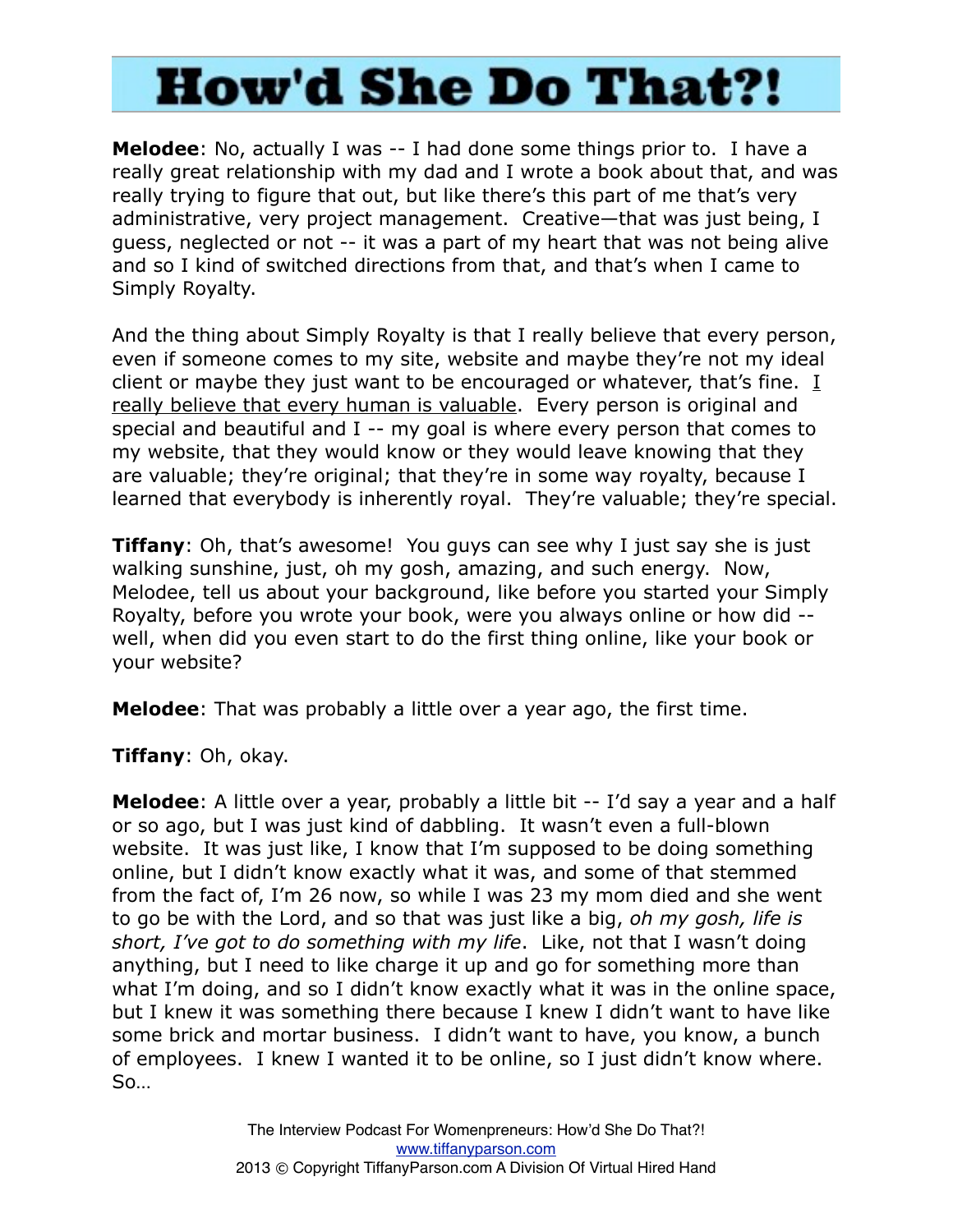**Tiffany**: That's cool. Now, did you go to school? Did you take any -- did you, tell us did you go to college or you just graduated from high school and then worked? Tell us about that.

**Melodee**: I went to -- well, I graduated from high school, and I graduated number seven in my class with honors, and then I went to --

### **Tiffany**: Awesome!

**Melodee**: I went to an internship, a leadership internship when I was 17, right after graduating, for a year, graduated from there, and then I went to community college, took basic courses for about two years or so, and then I went to Oral Roberts University and my degree was in International -- my study was in International Community Development. So, that's like that part of it, and then, as you know, I was a part of the ARC VA Certification Program, and loved that, and so I'm definitely --

**Tiffany**: I have to interrupt, in case no one knows what that is, ARC is A Real Change International, and I had the privilege to actually do a coaching program where we taught brand new virtual assistants to get them started, you know, some were from scratch, some were not. But, we did a fivemonth intense training program. I did that under the umbrella of A Real Change International, with my mentor, and so that's what Melodee's referring to with the ARC Certification. Just had to interject there cause I don't know if all our listeners know what that is, so that gets you caught up. Okay, go ahead Melodee.

**Melodee**: Right, right, right I forget. So, yes, and so that's where I'm at right now, and so I'm always looking to improve and be better, and one of the things that one of my former bosses, actually two of my former bosses said in the reference letters, when they gave reference letters, is that the thing that they were -- they said one of the things that they liked most about me is that I am constantly seeking to improve myself, and increase my skill, and things like that, and so that's some of that (crosstalk)

**Tiffany**: Now, you mentioned your previous employers. Are you doing your business full-time? Are you still in corporate and doing it part-time?

**Melodee**: I am full-time in business right now, and yea, I'm full-time. Before I was in business full-time, my last job was a guest service team leader or front-end manager at Target.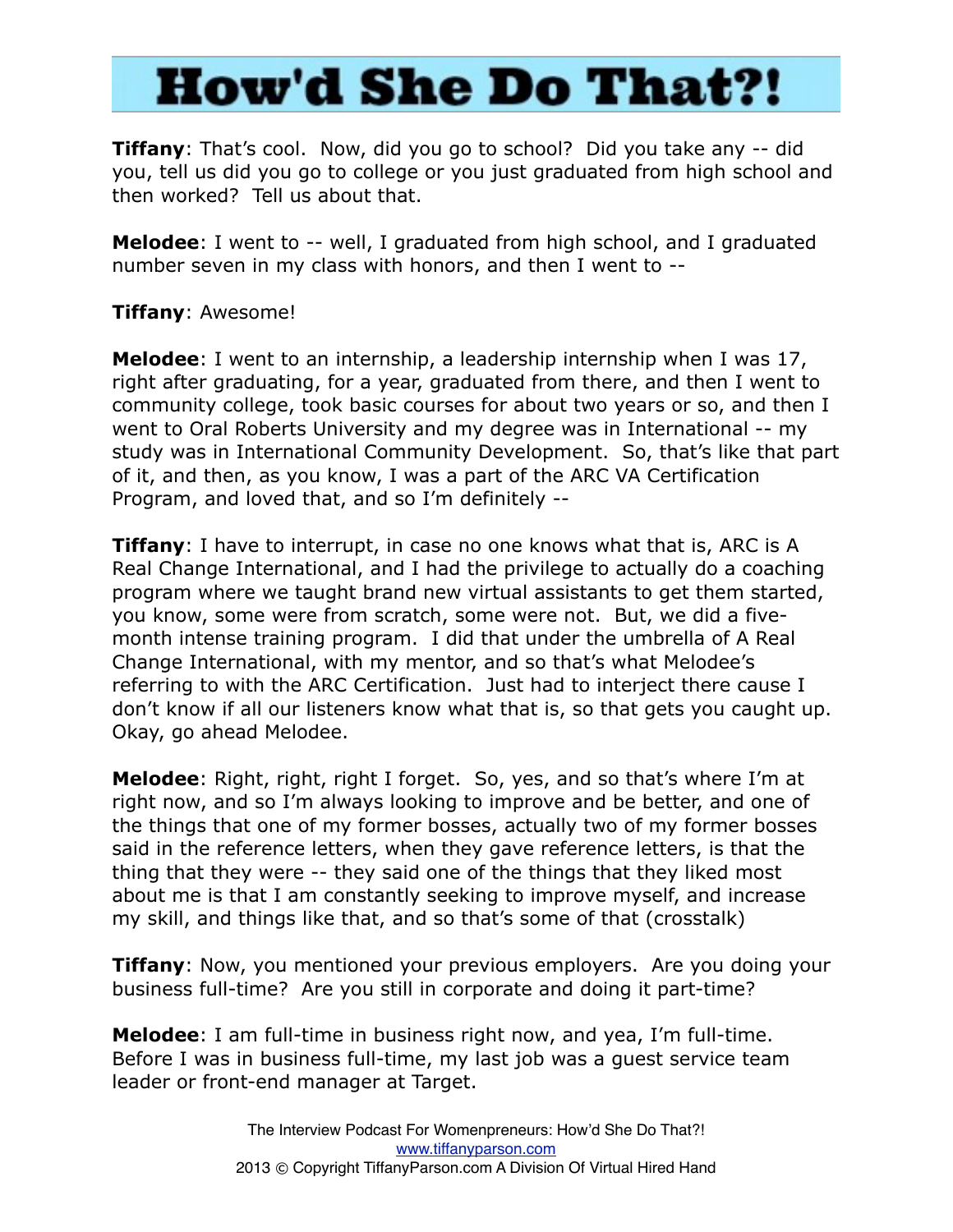### **Tiffany**: Love Target! [laughing]

**Melodee**: Yea, I still love it too, [laughing] even though I don't work there anymore. But, I had the honor of leading about 55 to 60 team members and so it was a huge responsibility and it was a great experience for the time that I was there.

**Tiffany**: Awesome! So, you started your business and you were working full-time and then also doing your business as well?

### **Melodee**: Yes [laughing]

**Tiffany**: Awesome. That requires discipline. It just requires discipline; it requires sacrifice. Do you think that helped you by going ahead and starting while you were working? Do you think that helped you to get the ball rolling a little faster for your business and did that cause you to kind of want to get out and start, you know, doing your business full-time quicker? I don't know if that was your original plan or what. I'm just thinking about those who are in corporate and just hesitant to go ahead and get something started on the side. What would you say to somebody?

**Melodee**: Well, I would say -- well, the biggest thing for me, like I said, my mom died when I was 23, and I don't know like, whenever you have someone that you love die and you're not expecting them to die, it like, it just changes your perspective. It just shifts something for you. So like, for me it's like, basically I don't have -- I mean I have a family, but I don't have like a husband and kids so I don't have as much responsibility in that regard to like, you know, if worse comes to worst, it's going to be on me. It's not like I have kids that I'm responsible for, or a husband, so it's really different. But, at the end of the day, like you only have one life and life is short, and I'm not saying make stupid decisions and do something dumb that's going to hurt yourself or your family.

#### **Tiffany**: Right.

**Melodee**: But, at the end of the day, like, if your job fires you, or if you are laid off, or something happens and you can't go to work, like most times, most jobs, they see you as someone who can be replaced. Like you're -- it's almost like robotic sometimes. So, you know, I just really learned that life is short and if you're in a corporate job right now, you know, I'm not saying go ahead and quit your job.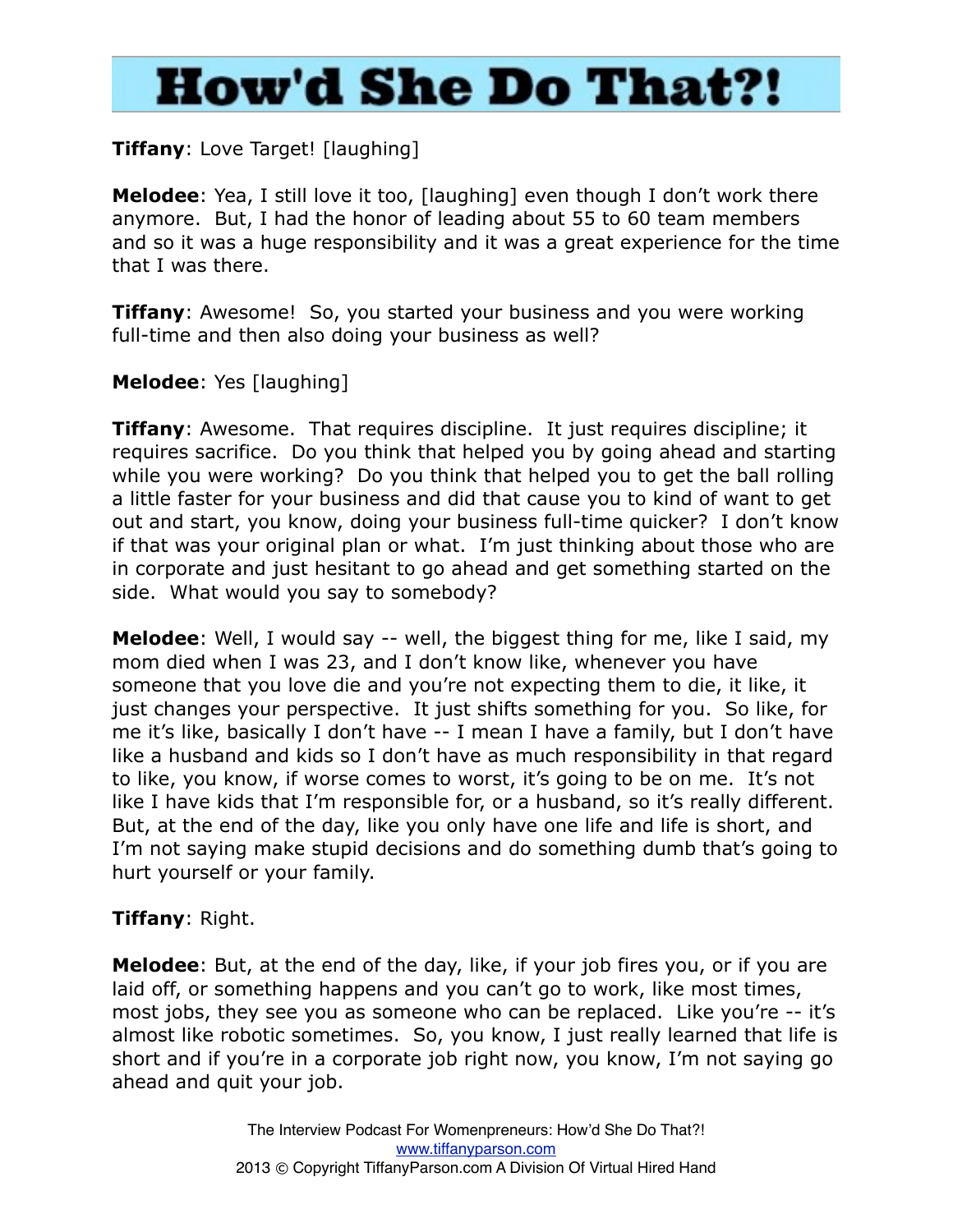I mean, you might have a family, and you might have a lot of responsibility and a lot of expenses, so you want to be smart about it, but at the same time you're not getting any younger [laughing] and, you know, time is ticking. I don't like to be -- I mean, I'm a pretty positive person but, I mean, the reality is one day we're all going to die and life is short, and so, you know, go for it! Why not? I mean, what do you have to lose?

### **Tiffany**: Yea

**Melodee**: And there's nothing wrong with starting something on the side. I mean it's not like you're -- I mean you still have your job to cushion you so it's not like, you know, you're full fledged on your own.

**Tiffany**: Right, right, and I can totally relate. My dad passed away in 2010 and I had already started my business in '08, but it does completely change your perspective of things and you do realize how much time, you know, you make the most of the time that you know you have, and the only time that we know that we have is the time we have right now.

### **Melodee**: Yea

**Tiffany**: We don't even know if we have tomorrow so, you know, I'm just --I want people that are listening to just know to just go. Even if you're working corporate, start something on the side, take a class, do some research. Investigate some of those things that you're interested in and take action on it, because we can read books all day long, listen to courses, but if we never take action, then it just doesn't matter. We wasted our time.

I want to try to shift gears a little bit and talk about what you were like as a child. Were you one of those kids like, I think the guy's name, I don't know if you've ever heard of him, his name is Farrah Gray, and his was like a teen millionaire, and I hope I'm saying his name right.

### **Melodee**: Oh…I read his book!

**Tiffany**: Yes, so I remember at a youth conference years ago. I was chaperoning a youth conference and he was one of the speakers and he was talking about when he was like four or five, he would paint rocks and sell them to the neighbors.

### **Melodee**: [laughing]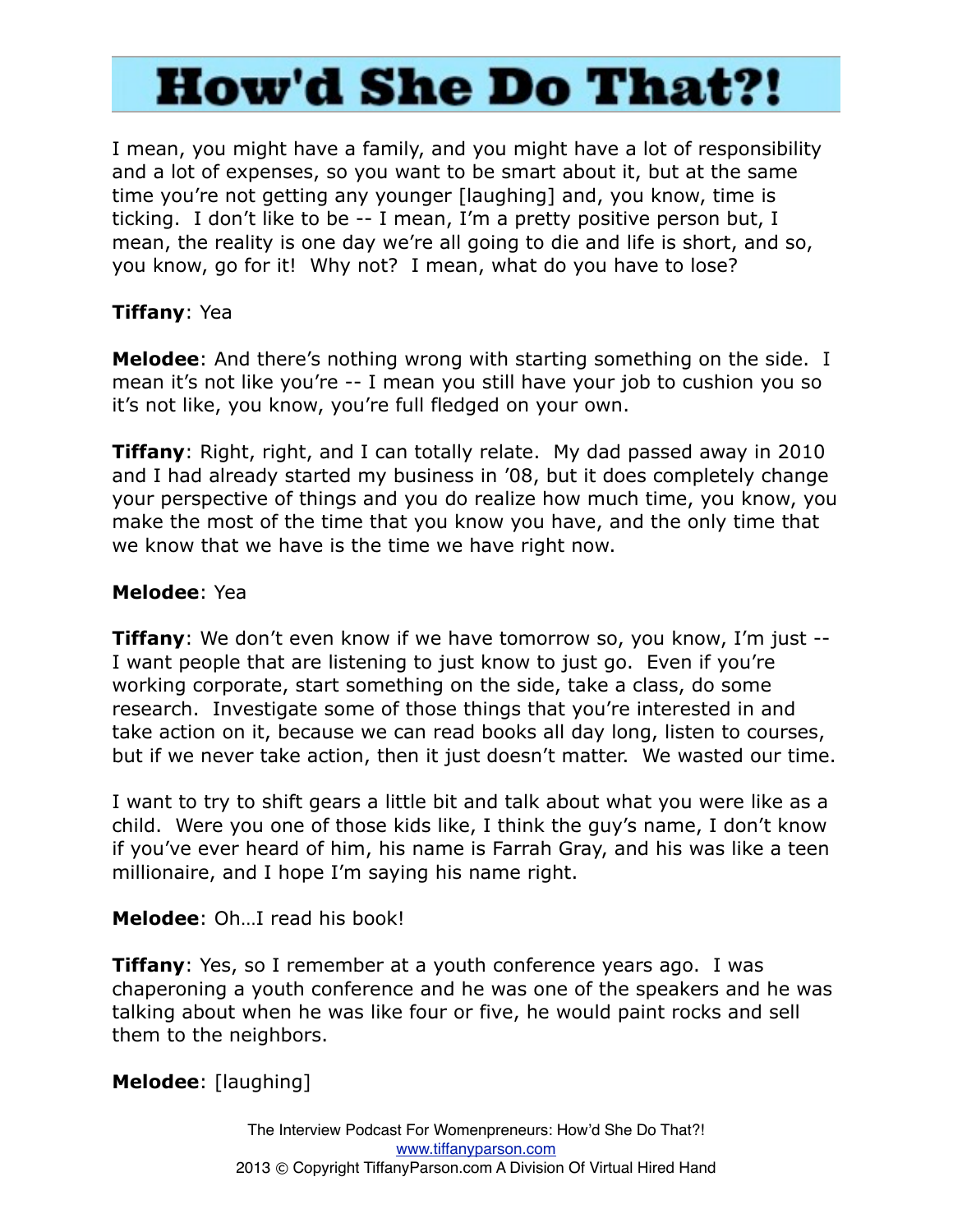**Tiffany**: [laughing] So, I'm curious, you know, you hear about kids having a lemonade stand or whatever. Were you that type of child that was always thinking of things to sell or were you the complete opposite and just, you know, enjoyed being a kid, and playing with toys, and all that good stuff?

**Melodee**: [laughing] I would say I was probably more on the "playing with toys" kind of kid, but actually more reading books, and my mom, she was very -- we didn't have TV growing up. Like we had TV but we didn't have cable, and at the time we lived in a really small town, and so we only had like one channel because we lived up on this hill, and so we read --

**Tiffany**: What!?

**Melodee**: I know, I know, like…

**Tiffany**: Wait a minute. You only had one channel on the TV?

**Melodee**: Yea, like one or two channels. [laughing]

**Tiffany**: Oh, okay. Now, let's back up. Now you said you're 26, and when my mom was growing up, okay they might have had one channel, but is this because of the area that you grew up in, there was only one local channel?

**Melodee**: Yea, it was because we were living, we lived on a hill and it was out in the hill country, and like, unless you --

#### **Tiffany**: Wow…

**Melodee**: Yea, I remember sometimes we'd see Star Trek a little bit and that's about it, like it wasn't much, maybe the weather or the news, but we didn't really watch, I mean, and my mom was very -- I was more like a nerdy kind of kid so, I mean, I wasn't -- I mean, the fact that we didn't have cable didn't bother me because I loved reading. Like, you'd find me in my room reading a book or outside reading a book. I was kind of a nerd, and so I was actually involved in like Girl Scouts so we had to sell -- my sister and I, we sold Girl Scout cookies and stuff like that, but I don't recall us actually having a lemonade stand or, you know, selling t-shirts or anything like that. But, outside of Girl Scouts, not really.

**Tiffany**: Okay, okay, and where did you grow up?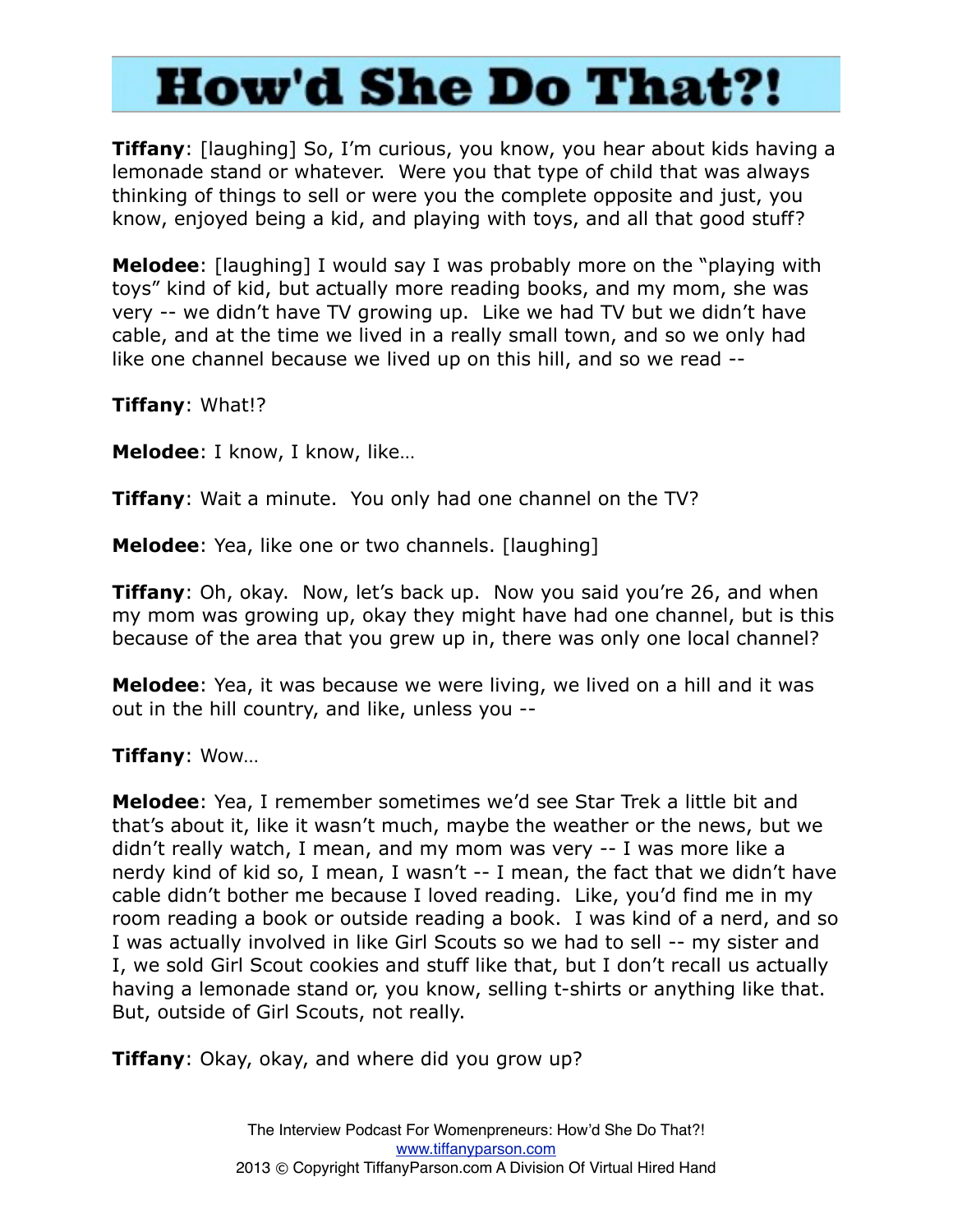**Melodee**: It was a small town an hour west of San Antonio, called Kerrville, Texas.

**Tiffany**: Oh, okay, okay. That is just fascinating. [laughing]

**Melodee**: And I didn't live my entire childhood there, but a good chunk of it. Like most of my younger days were there.

**Tiffany**: Yea, yea, oh that is so cool, and I'm sure in that setting that comes into play now, because a lot of time is wasted in front of TV watching cable or whatever. But, if that was never a thing, just because it wasn't available, and you were able to just enjoy reading, enjoy, you know, being with yourself or friends and different things like that, I'm sure that developed in you a certain type of discipline for your business even now. I don't know if you realize, but I'm sure it did.

**Melodee**: Yea, I do watch -- I mean, I don't have cable even today. I do watch a couple of shows like Shark Tank on Hulu, but like I don't -- I can't say, *oh I have to watch this show every night* or…

#### **Tiffany**: Yea

**Melodee**: That doesn't really -- I don't know. TV gets kind of old. I have a family, extended family member that we go visit who lives about an hour or so away, and they have like a TV in every room, and it's like after I'm there for about, I don't know, an hour, I'm like, *oh my gosh, I need to go*.

**Tiffany**: [laughing]

**Melodee**: Pretty much it's like you have a TV in the kitchen, you have TV in this room, you have a TV in that room. You'd have a TV in the bathroom if you could. Like it's just…

**Tiffany**: Oh my gosh.

**Melodee**: And this isn't against people watching TV. I'm not knocking that. Everybody likes a form of entertainment. It just, you know, once again, life is short. Are you going to spend six hours of your night watching TV?

**Tiffany**: Right, especially if you're on a limited schedule as it is. If you're already committing eight hours to a corporate job and then you're wanting to start something, you just -- there just really isn't any time, and ABC has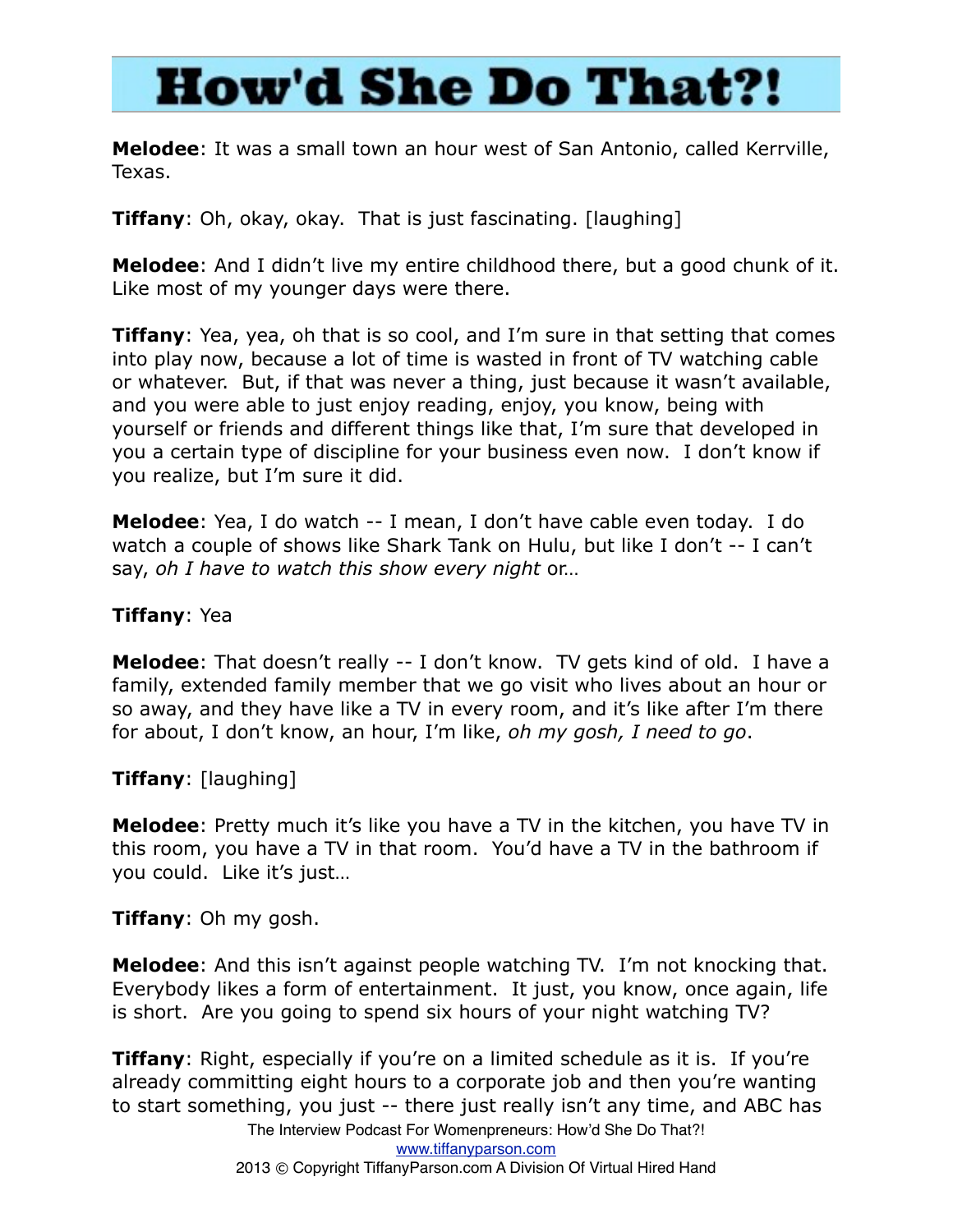an app so, you know, I know, what is it? I don't even watch it. What is it, Scandal? Is that on ABC? I think it's ABC. I don't even watch it, but shows like that, and even Shark Tank, they have an app so you can catch it on, you know, a slotted time that you're just chilling and not, you know, a donothing time slot and catch up on your shows. So, I'm not as hooked on TV as I used to be. I used to could tell you what was coming on and today I have no idea. It's not important. There's so many other things that need to be done, can be done, a lot of living to be done outside of watching TV. So…

**Melodee**: Right --

**Tiffany**: Now, I'm curious to know -- Oh, go ahead, go ahead.

**Melodee**: Oh, you reminded me of this quote and I don't know who said it. I don't know if it was Dan Kennedy or Jim Rohn or somebody. They said, you know, *rich people have big libraries and poor people have big TVs*, and that's really true in a lot of cases.

**Tiffany**: Yea, sadly, sadly. All right, so I'm going to shift gears on you again, and working virtually, and working full-time virtually, we have the privilege of being able to decide whether we want to work in our home office, or go to a café, or whatever. Where is a place, the ideal place that you like to go and work and really dig in to your various projects? Where is that?

**Melodee**: I have a home office that I like to work from. It's very clutter free. It's very clean for the most part. Sometimes I like to get out and go to like, a Starbucks, but maybe when it's very quiet because sometimes Starbucks can be very loud and noisy, and then sometimes I like to work outside under a tree or just in the green grass. So…

**Tiffany**: Yea, cool, cool-cool

**Melodee**: I do not work in my room, in my bedroom. [laughing]

**Tiffany**: [laughing] Have you ever had a client to ask you that question?

**Melodee**: About my work environment?

**Tiffany**: Yea, about your office set-up? Have you ever had anybody ask you that?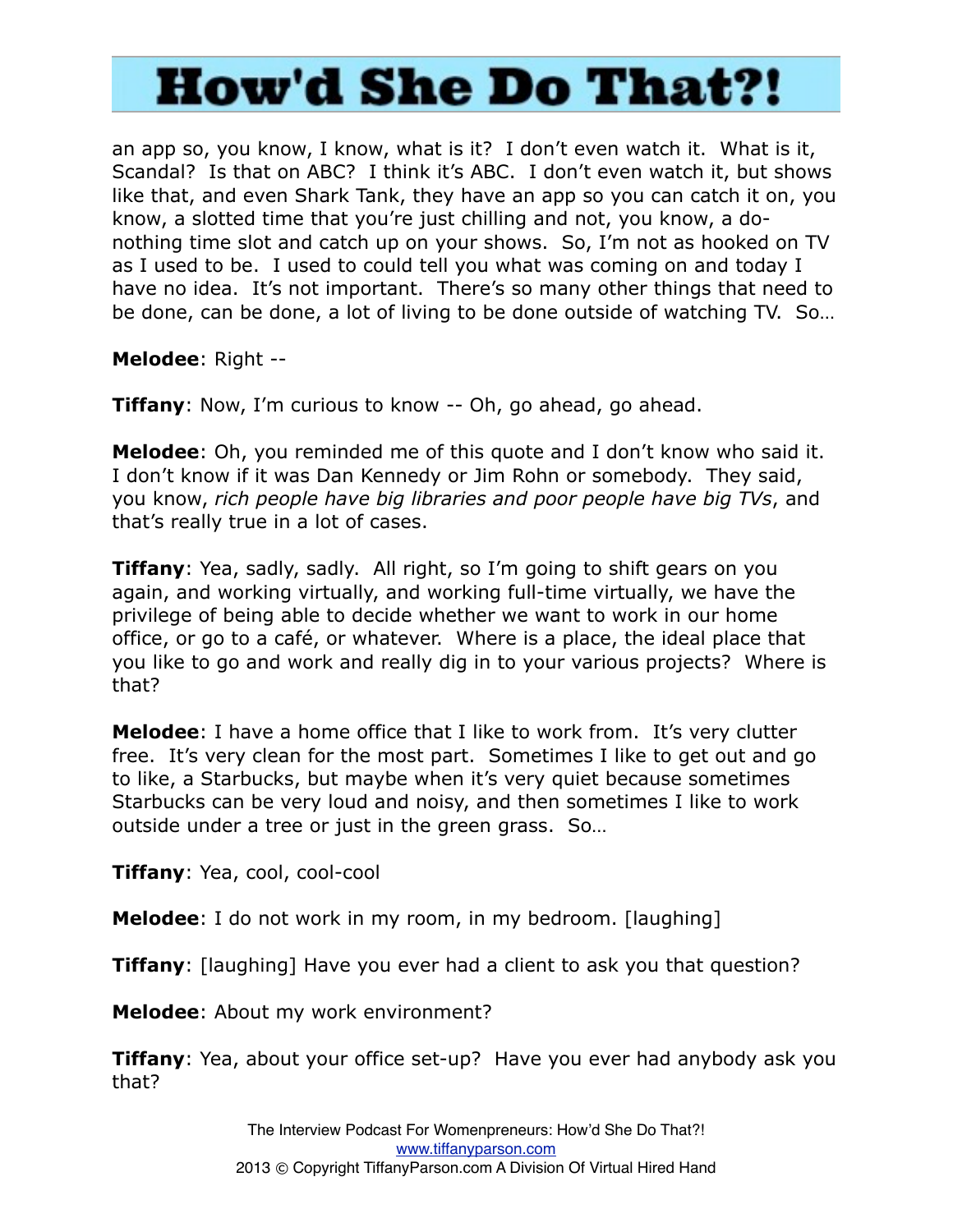#### **Melodee**: No, thank God.

**Tiffany**: Okay [laughing]

**Melodee**: That's kind of weird. Why would they ask that? I guess they're probably just curious. I actually had someone ask me -- actually, I did. They weren't a client, and they just asked me, "So, where do you work at? Where do you work from?" I was like, "Well, I have a home office." They were like, "Oh, okay".

I'm also -- I saw that -- I was also thinking about -- I got this information about this co, I think it's called co-linking, co-working, and I'm considering possibly signing up for that, like where, just trying that out to see how it would be to work around other people at a space. So, we shall see.

**Tiffany**: Okay, now I'm familiar with co-working, but just in case someone else listening isn't, tell us what co-working is.

**Melodee**: Okay, it's basically a place that's designated like near your area where you rent a space or a seat, and there's different like, there's different levels. You can rent a space, like the one I'm looking at, you can rent a space or let's say you want to work, I don't know, three hours a day out of it or maybe three days a week, or there would be these conference areas if you need to meet with clients in a more professional setting outside of your home. They have different prices and different installments for that, and so it's called co-linking or co-working.

I'm messing up the term, but it's this thing that's starting to up rise for people who, you know, like I'm a virtual assistant/graphic designer and let's say somebody -- other people in other industries who are like, maybe they're into, I don't know, environmental work, or maybe they work in mechanical or whatever, all different industries. It's not like a networking type of thing. It's you go and I go, and we're at this mutual place. We're working and we're focused, and it's supposed to improve productivity because you're around people versus by yourself, and that's pretty much what I understand from it.

**Tiffany**: Okay, cool. Now, in your business, most virtual assistants have a smartphone, a laptop or a desktop, or something like that. Tell us one tool, whether it's your phone or laptop that (or something else that I don't even know about) that you use every day and wouldn't want to go without.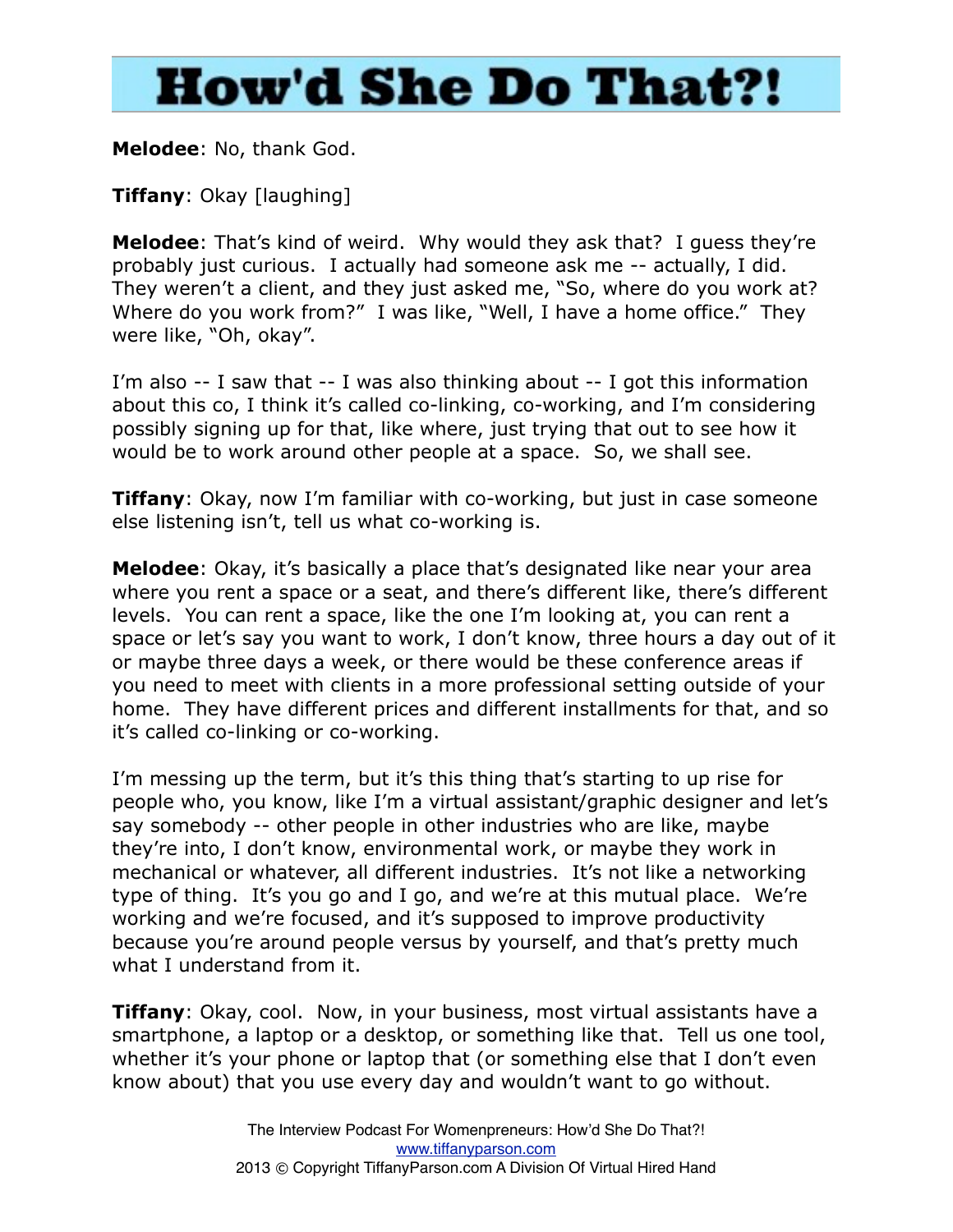**Melodee**: My iPhone [laughing].

### **Tiffany**: [laughing]

**Melodee**: I use my iPhone every day. You know, before I had my iPhone I had a Microsoft HTC HD2, and somebody tried to tell me that was like -- the person who sold it to me was like, *oh it's like the iPhone*, because I was debating whether I should get that or the iPhone. But, since the network that I was with at the time, they didn't have the iPhone, and so I went with it and it was just terrible. I had to like replace seven -- it was seven different things wrong. It was just not good.

So, anyway I have gotten the iPhone. So, let me just tell you, I love it! I love it so much! I never would have thought I would say I love a gadget, but I love the iPhone. It's so easy and so simple. I mean, it's just great and I like the apps. It just -- I mean, I love it, and it's worth the investment. It's one of those things, I mean, very few items -- well, I shouldn't say very few but, you know, it's very rare that you buy something that you have this really high, this excitement and then you buy it and you're like, six months later you're still glad you bought it. Like it's been over a year since I've had this phone and I love it just as much as did when I first bought it.

**Tiffany**: [laughing]

**Melodee**: Seriously, like I'm -- (crosstalk)

**Tiffany**: Okay, that's a little plug for the iPhone and mine is sitting right here. So, your phone is probably never too far from you wherever you are?

**Melodee**: No, like always, it's always with me. Yea, Apple did a great job with the iPhone, they did.

**Tiffany**: Cool, cool. Tell me something that you -- is there something you wish you had known before you started your business, that you've learned, but you wish you had known at the very beginning?

**Melodee**: Hmm…that's a good question. I would say I wish I would have known… Hmm…what would I say? I would say, just creating my business like a business [laughing]. I mean, that's an obvious thing, but it's just like -- not that I treat my business like a hobby, cause I don't, but it's just having that mindset of going into it like every single day, like you're going to -- I don't want to say crush it because it's overused, but like, you know, just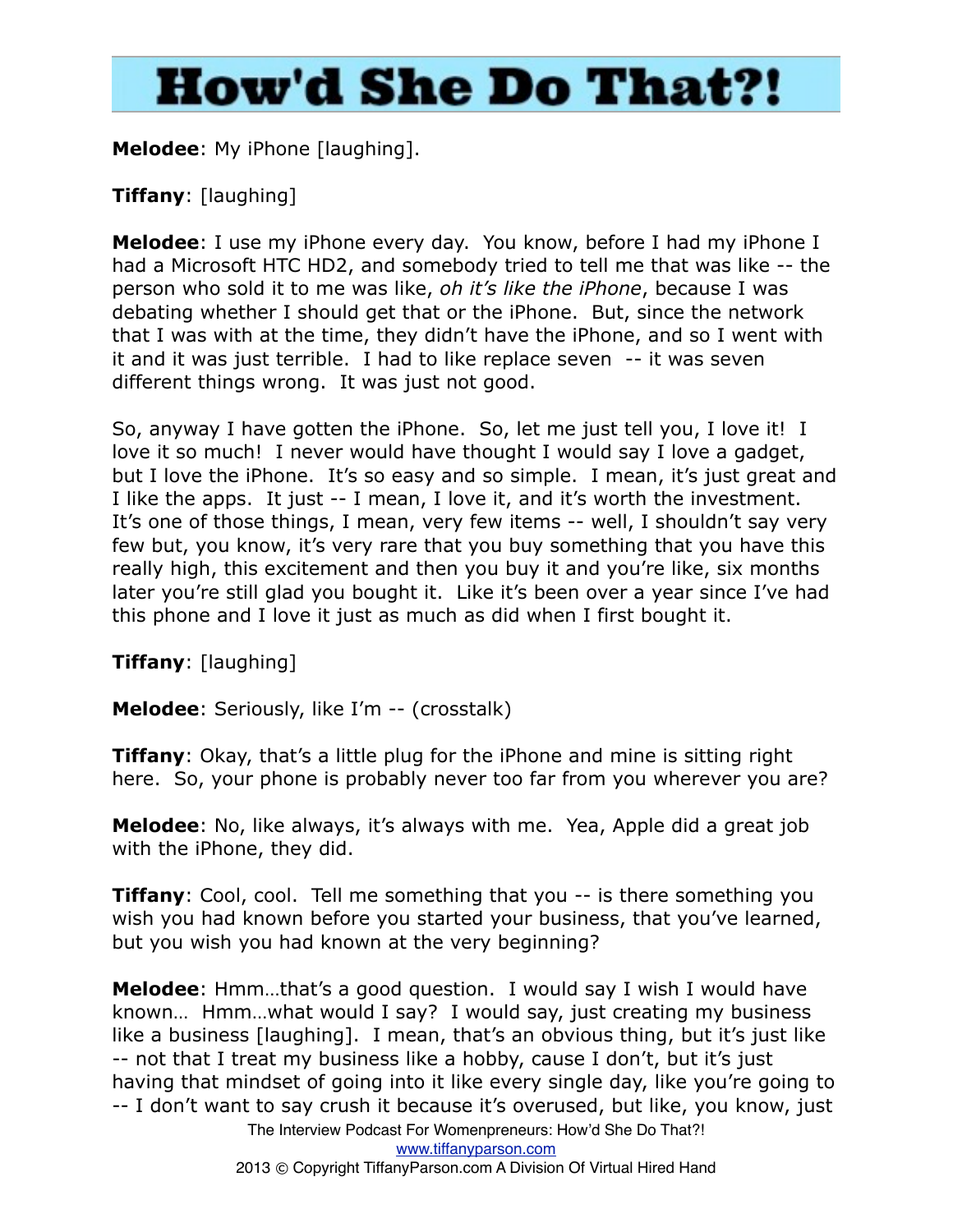like when I'd go in, when I worked at Target, every single day I'd go in like, how am I going to take Target from X million to X million? That was my thought every single day. How can I add more zeros to, you know, the bottom line?

How can I, you know, having that mindset frame with my business. Okay, which I'm having more now, but it would have been better had I had it from the get-go. Like, you know, less thinking [laughing], less analyzing, and more of, you know, *okay this is where you are, how am I going to go from here to here today*, and like just having that -- I think Steven Pressfield calls it that "amateur to the pro". Like going -- having that professional, okay, game on, let's go.

I have that more now, but at the beginning I was more of like, *okay, what do I do?* Like more, just too analytical and too like, you know, I don't know, well this is -- instead of -- like sometimes with social media for example, like putting out a tweet or putting out a thought. *Oh, you know, what if they don't like it, or what if…?* Now, it's just like, you know what? Put it out there, if they don't like it, so what. Like, there's another day, there's another, you know, just less in the head and more out, if that makes any sense.

**Tiffany**: That is really good. Say it again. You know how on, I don't know if you've watched, seen Oprah's Life Class, when there's something that one of her guests says, she's like, *that's a tweet tweet*. So, what did you just say? [laughing]

**Melodee**: Less in the head and more out. Like, more out! So many times -- I think my personality is more analytical in certain degrees, but so many times we can get boggled down by, *oh I don't want to offend this person*, or *what if it's a little too controversial*, or *what if this is just a little bit too, you know, what if this is not creative enough*, or whatever. It's like, so what! Like, you know, you have another day, and it's not like, I mean, unless it's something really offensive, not that you want to be a jerk, not that you want to be intentionally offensive, then you delete it and move on. Like it's not, I don't know, it's not the end of the world. It's like, just go and just, like the game-on type face. Like, all right, what do I got to do, let's go.

#### **Tiffany**: Yea

**Melodee**: How can I take my business from making, I don't know, \$200 a day to another zero, or another whatever, you know, just, how can I go from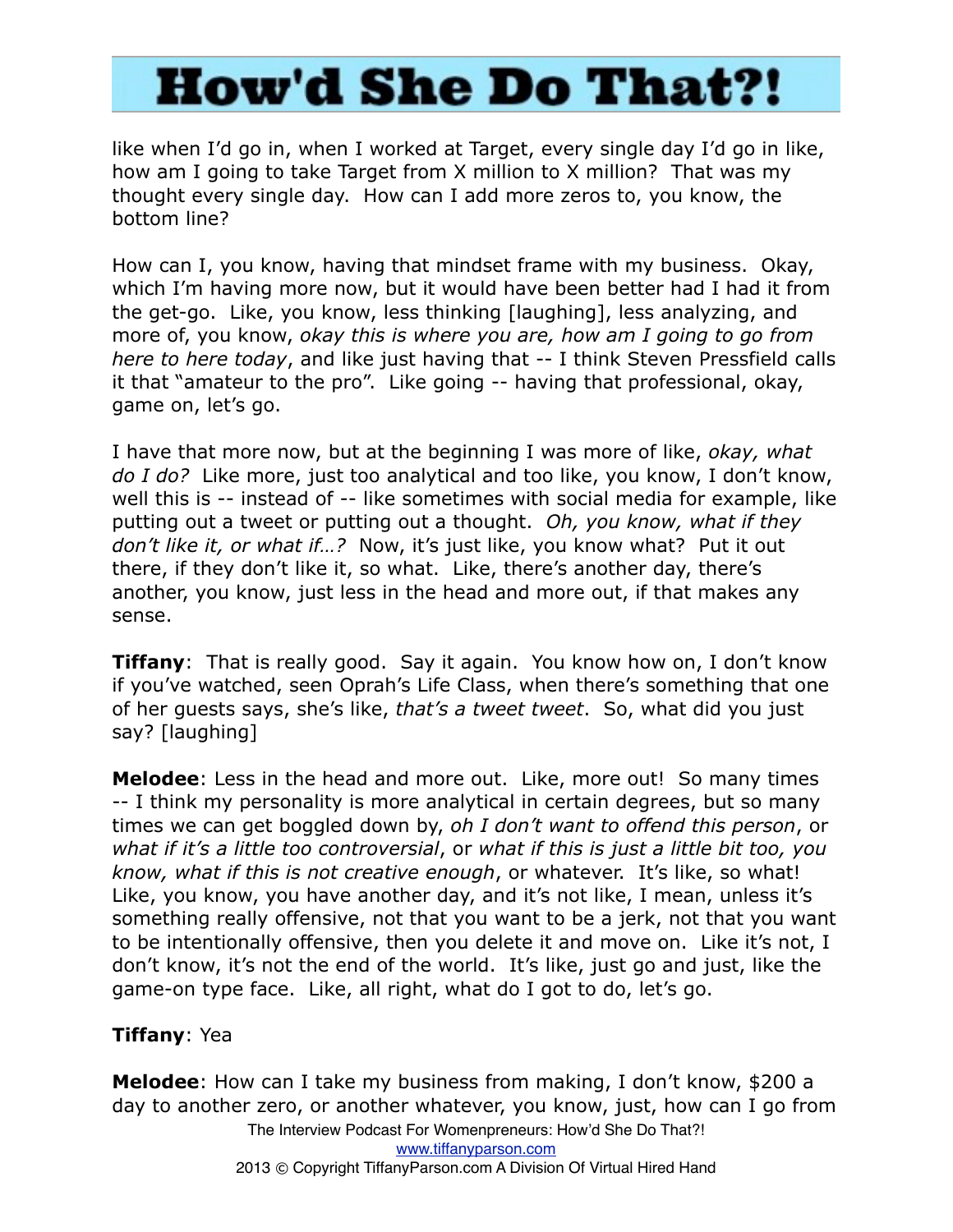making this to this? How can I go from, you know, having one client or three clients or five clients, whatever it is, to making ten, or whatever. Just that versus these, *I don't know, you know,* or *I'm not really sure what to say,* or *does this look right, does this sound right?* Forget it.

Just, you know, there was a time this blog post, like even blogging is something I'm growing with and still overcoming, but I'd be like, *I don't want to say anything unless it's really adding valued to people*. *I just, I don't really know what to say*, and so I wouldn't say anything. I was just like, *forget it*, like, you know, *I'll just leave with what I have*. Then I was like, *you know what, it's okay*. It's really okay!

**Tiffany**: Yea, you just, I mean, that whole thing that you just said: less in the head and more out, it's about putting some action behind it because that's the only way you'll figure out what works and what doesn't work.

#### **Melodee**: Right.

**Tiffany**: So, this is a perfect, perfect lead into the next question and that is: what advice would you give to someone who is thinking about starting their own home business and, you know, they're on the fence? They're just, you know, trying to decide if they should do it—should I do it now or should I wait?

**Melodee**: Well, I would say that having your own business is like, people get really excited and I've been one of those people. It can get really exciting, like I own my own business, oh my gosh! But, the reality is it takes a lot of work. It takes diligence; it takes discipline. It takes encouraging yourself when you really don't have anybody to encourage you. Like, you are the person that runs the ship and so like, you know, it -- I mean, I don't want to say everybody isn't cut out for it. I really believe that people can be whatever it is that they want to be, but it takes a lot of work, and so you need to realize that. This is not a rosebud kind of thing. It's a lot of work. It's worth it though. Don't get me wrong. It's worth it.

I mean I had a friend fly in from South Africa. She was here for a brief period and we got to -- I got to hang out with her and spend some time with her and video record her and all that, but I would have never been able to do that had I been working, you know, at Target. There would have been no way.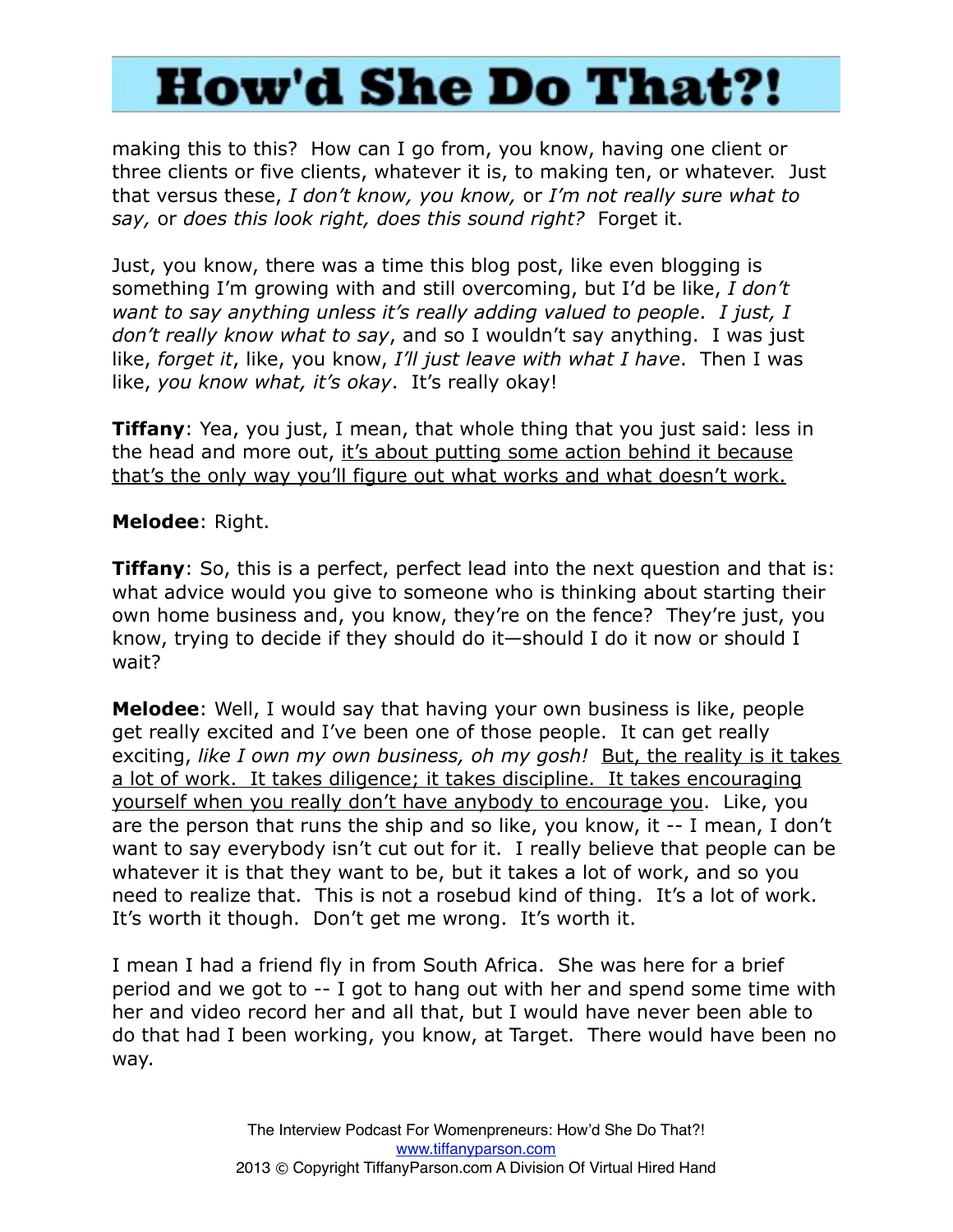So, there's, I mean, I love the flexibility. I love the freedom. I love all of that, but there's a responsibility and you need to be ready for that and realize that it takes work, and if you are wanting to start a business and, you know, that's something that's on your heart to do, I mean, why not? I mean, there's people out there. I mean, there's great mentors. There's great people out there who can give you advice and guidance and wisdom, but I don't want you to underestimate how much work it takes, and how much dedication and persistence and going after it. I mean it takes a lot, and if you are not willing to meet that, then it's probably better for you to stay in a job, just honestly.

But, if that's in your heart to do and you are willing to, you know, take some risks, willing to be persistent, willing to, you know, there's days where you may get down or discouraged, but you still choose, *okay, you know what? I'm in this for the long haul. I really want to serve people and help the world and provide a service or product that's really going to impact people.* Then you get up again and you go for it. If you're willing to do that, then, heck yea, why not? It's just you're not getting any younger, but you need to realize that there's work involved.

I think people, we live in a very microwave, you know, environment. Like, so many times we'll want to have the results that somebody has that's been doing it for 20 years, and I've had to remind myself of that, because I'm like, I look at somebody else and I'm like, well, you know, *look at where they are*. Then I'm like, *wait a minute Melodee, wait a minute.*

### **Tiffany**: Yea

**Melodee**: *You've only been doing it for how long?* You know, *you're how old*, like, you know, be fair to yourself. Like, you know, you are going. You're moving forward and it takes time. There's no such thing as an overnight kind of success. There's no such thing as, you know, microwaveable results.

So, you have to realize, if you're really wanting to start your own business, you just have to realize that it takes work, it takes time, and it takes A LOT of persistence, and if you're willing to do that, and if you're willing to be up to that challenge, then heck yea, and if you're not, that's okay too because, you know, some people like being employees, and they like, you know, not taking a risk, and having someone else doing much of the thinking for them and the decision making for them, and there's nothing -- that doesn't mean that that's any worse than, you know, having your own business. It's just;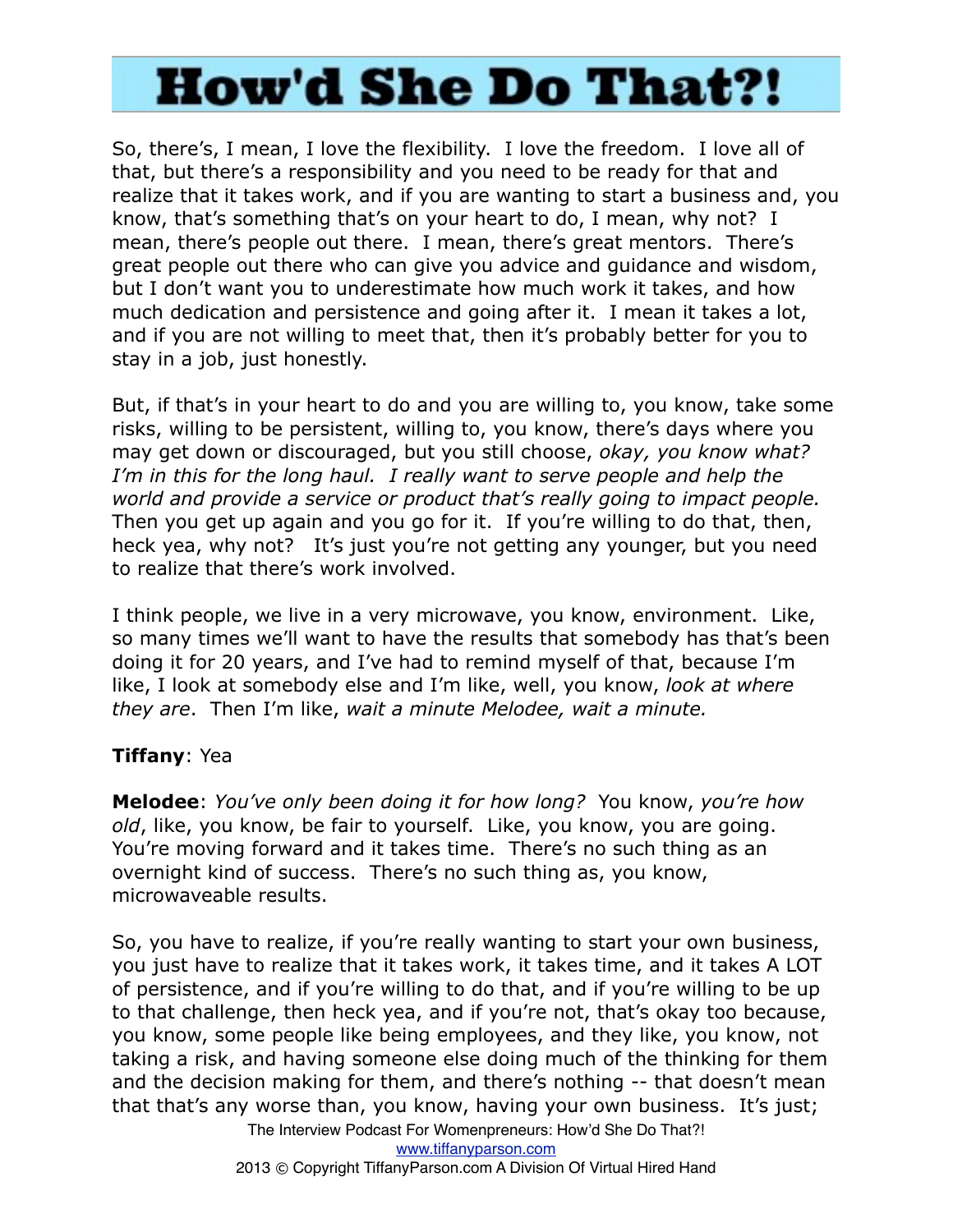you've got to decide what's right for you. So, if it's in your heart and you're willing to take on the risk, go for it!

**Tiffany**: Awesome! That is awesome! I like that you said basically: it's work! It's not something that's quick. It's not going to happen overnight. It's work and if you're willing to put in the work, it's definitely worth it, and there's a place for everybody, either to own a business or to help someone else in their business. There's just a place for everybody.

**Melodee**: Right.

**Tiffany**: Tell me something that was surprising to you in starting your business or just in working your business every day, something that was surprising to you.

**Melodee**: Something that was surprising to me. Hmm…I think (crosstalk) - go ahead.

**Tiffany**: No, you go ahead.

**Melodee**: Oh, okay. This is something that -- sometimes [laughing] -- I have to be honest. Sometimes I don't -- at times I have not wanted to show up on social media just because, I don't know, there's days where I don't feel like I have anything good to say, or I'm not really --

**Tiffany**: Yea, you're not alone! [laughing]

**Melodee**: [laughing] I'm positive, but there definitely is, you know, people, I mean, I am a positive person but I don't always have positive -- I'm not always feeling positive. So, there's times where I'm just like, you know, *I don't want to go on social media. I just want to be in my own little space. I don't want to talk to the world or be in that world right now* [laughing].

But, you know, there's this thing, other people talk about it, like being consistent, and like, you know, go, and so it's funny, on some of the days where I don't feel like I'm positive at all or it's not necessarily that I really don't feel positive, I'm still projecting that, you know, I'm still sharing positive or inspiration or whatever, and I'll have somebody who will like, they'll either email me or they'll like leave a comment, and I'll get someone that's like, *oh my gosh, you know, you so inspired me, thank you so much,* and I'm really stumped and I'm just like, are you kidding me? I mean, I don't feel like that right now.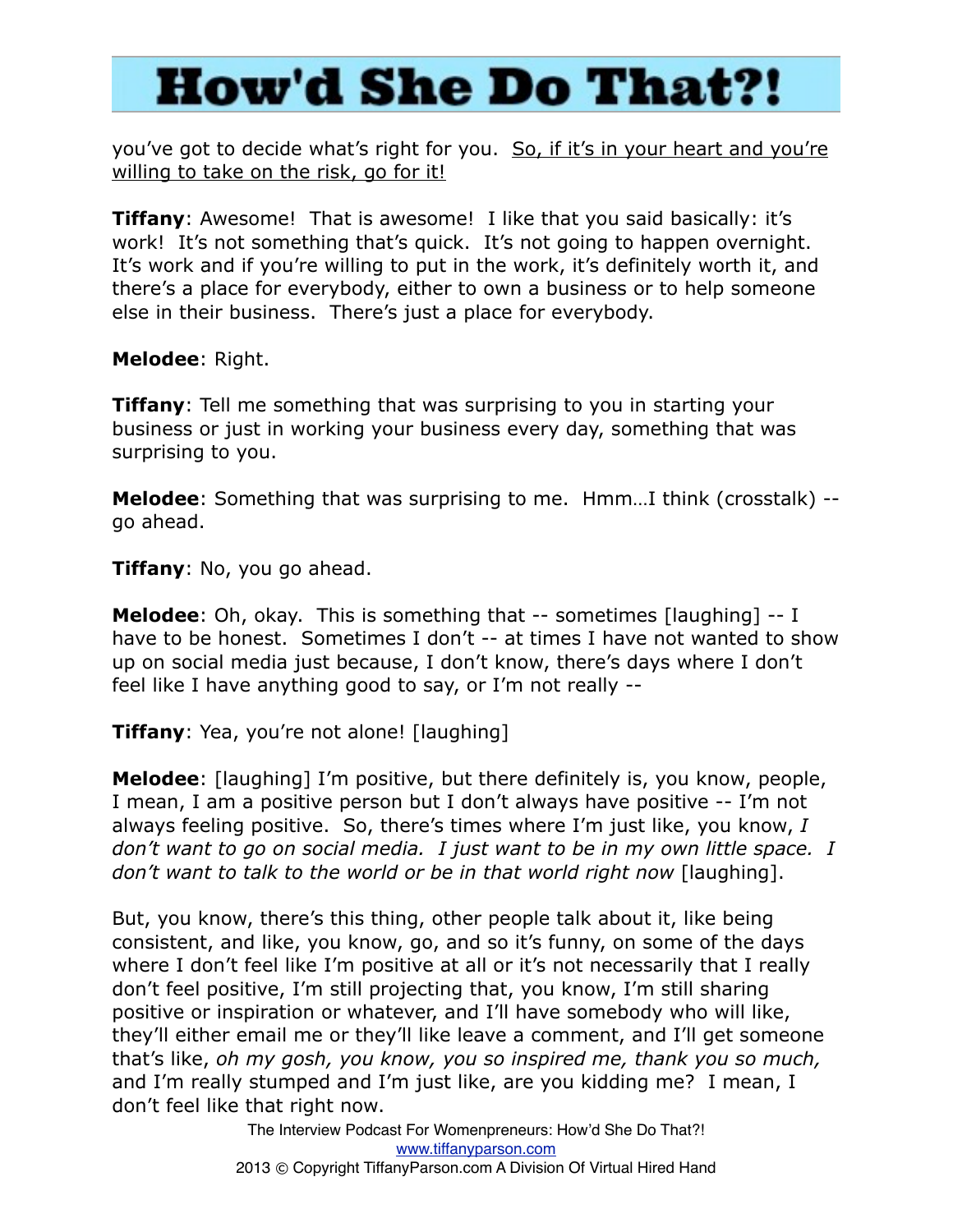I just -- it just surprises me how many amazing people there are in the social media world who are so kind. I've met some of the kindest, some of the sweetest, some of the nicest, most beautiful people on Twitter and on Facebook and on Instagram and it's like, are you kidding me? Like, what? I was not really expecting that. So like, I mean, I don't know. It just kind of surprises me. Even today when people talk back to me they're like, *thank you for this*, and they're like, *you're just so positive and you really inspire me*. I'm just like wow. It's very humbling, very humbling, and just like, I'm kind of taken back a little bit.

**Tiffany**: Aww, that's cool. Now, if someone wanted to find you on social media: Instagram, Twitter, Facebook, tell us where we can find you.

**Melodee**: Okay, on Instagram I'm [MelodeeForbes,](http://Instagram.com/MelodeeForbes) like the magazine Forbes, and that's my, you know, on Instagram and Twitter, and then on Facebook it's [MelodeeForbesbiz.](https://www.facebook.com/MelodeeForbesBiz) So, that's where I'm at.

**Tiffany**: Cool, cool. Awesome! So, make sure you guys follow her Twitter, Instagram, Facebook. I love your Instagram posts. I just -- she does all kinds of funky images. So, like if you're looking for someone to create Instagram graphics for you, that's not you're area, you're not creative, but you've got content sitting, Melodee is your girl. So, check her out. It's just amazing and if -- is your book still available if someone wanted to get your book?

**Melodee**: You mean the father book?

#### **Tiffany**: Yea!

**Melodee**: You know, it's not available right now. It's kind of not for sale, but I might bring that back at some point, but I didn't want to -- I'm the kind of person like, when I'm going after something, I'm just really, really focusing, so that's not available right now, but maybe in the future.

**Tiffany**: Okay, sounds good. I just want to say, I just -- I like how focused you are, even with the whole thing about your book. That was a project Melodee was working on when I first learned about her, and the fact that, you know, you get to a point where you have to make a decision in your business as to what you're going to focus on, instead of being all over the place. Not that that would have been all over the place for you, but there's sometimes there could be so many projects that aren't related to each other. Not to say that, you know, the only thing you can do is just your one